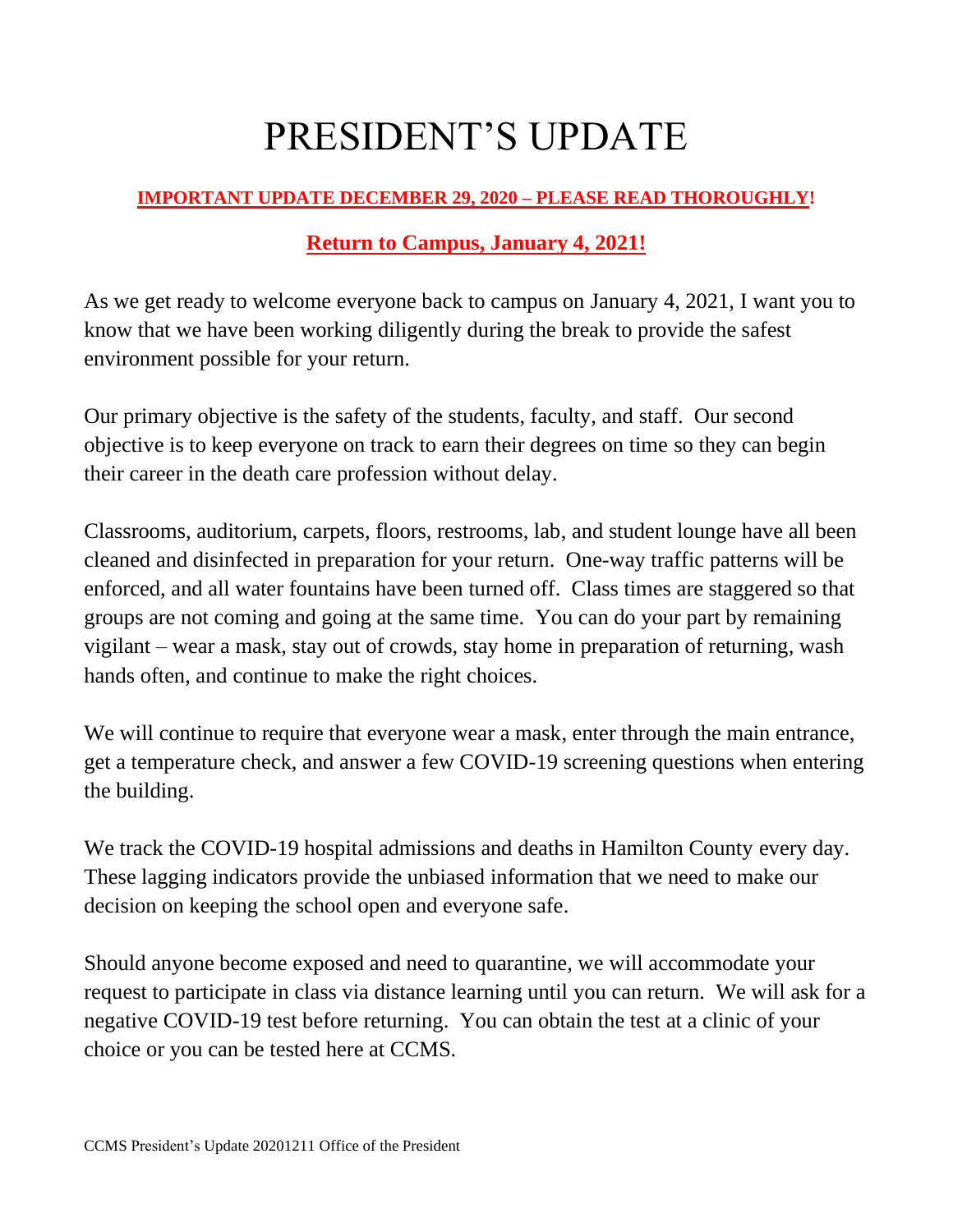We will be welcoming the incoming spring class on Monday the  $4<sup>th</sup>$ . The best way to welcome them, as well as everyone, is for all of us to make the right choices in preparation for returning.

Keep wearing your masks, continue to social distance and wash hands often. As we approach New Year's Eve this year – let us all make the choice to avoid crowds and selfquarantine in preparation for coming to campus

By the end of the summer, we should be in a state of COVID decline as herd immunity begins to take effect due to the vaccines. Keep making the mature, smart, and informed decisions that will keep us all on campus and safe until herd immunity takes effect. If you are wondering about vaccines and need more information, our library catalogs the New England Journal of Medicine and you can visit the CDC website for current information.

With everyone making the right choices, CCMS should be back to our normal operating conditions this summer – but it means everyone making the best choices until that time.

## **FINAL THOUGHTS**

- $\checkmark$  Make the right choices over New Year's! The data proves that young adults hold the key to containing COVID-19. You can reduce the risk of COVID-19 for EVERYONE by making the choice to keep out of crowds and crowded spaces.
- $\checkmark$  Continue to practice social distancing, avoid public spaces as much as possible and interactions with the public to the best of your ability.
- $\checkmark$  Younger people are at significantly higher risk to contract and spread the disease due to the desire to go out into public spaces and socialize with friends. I know it is difficult, but you need to resist parties and crowded indoor spaces.
- $\checkmark$  Wash your hands regularly, keep your hands away from your face, and continue to wear a mask when in public spaces. Your mature choices go a long way towards ending this pandemic.